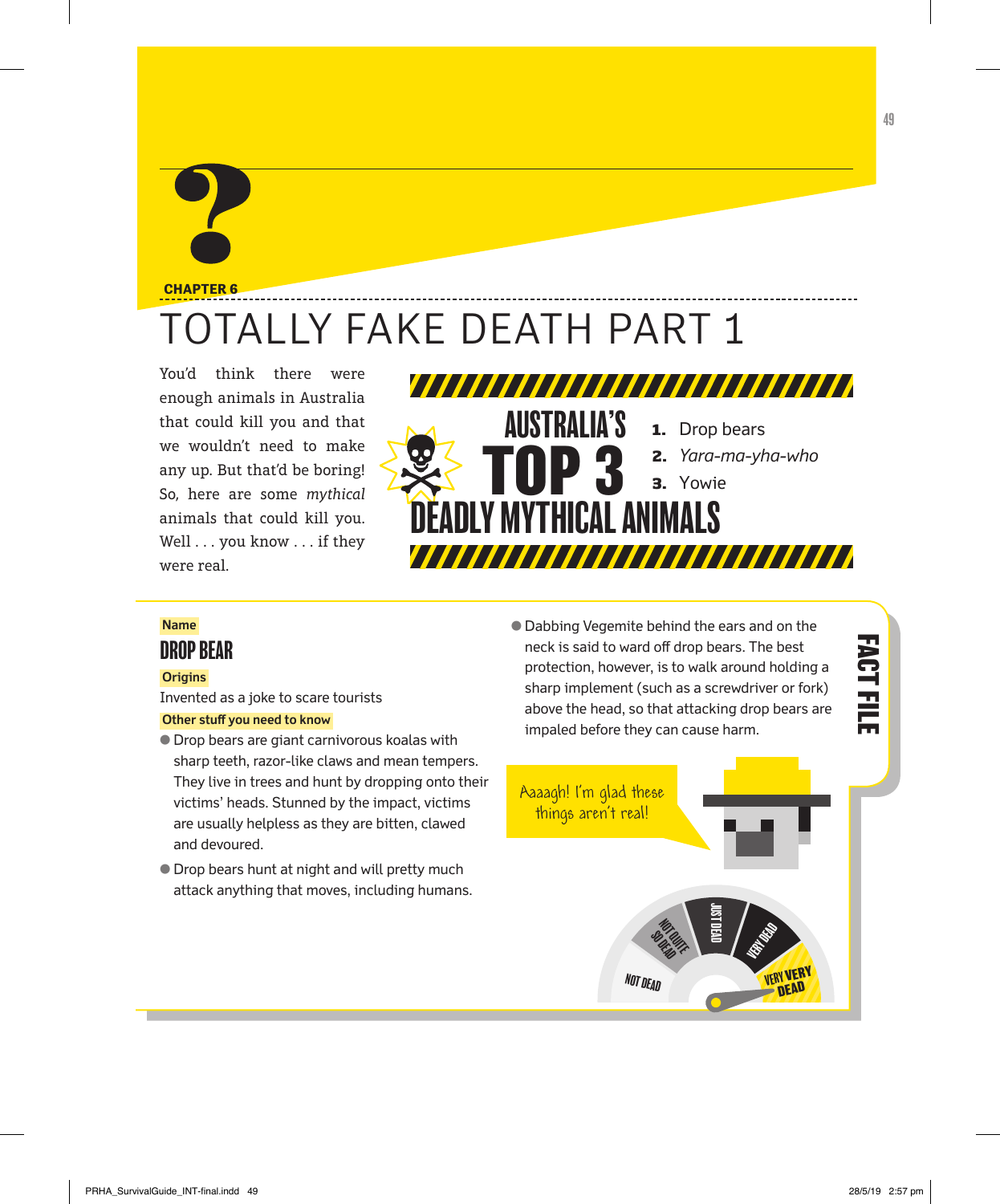## THE AUSTRALIA **SURVIVAL** GUIDE 50

## **Name**

듮

FACT

## YARA-MA-YHA-wHO

## **Origins**

Derived from Aboriginal mythology

## **Other stuff you need to know**

- R The *yara-ma-yha-who* is a vampiric creature that has the appearance of a small, demon-like man. It is red in colour, has a large head, huge mouth and suckers on its hands and feet.
- It lives in fig trees and will drop down onto its victims. It will suck blood from them, through the suckers on its hands and feet, until the victim becomes unconscious. It will then swallow

the victim whole. After having a nap it will regurgitate its prey, still alive, and re-swallow them. It repeats this process until the victim is transformed into a *yara-ma-yha-who*.



# **FACT FILE FACT FILE FACT FILE FACT FILE**  FACT FILI

## **Name YOWIE**

## **Origins**

Derived from Aboriginal mythology

## **Other stuff you need to know**

- **The yowie is Australia's answer to Big Foot and** the Abominable Snowman.
- $\bullet$  It's a giant ape-like creature that lives in the wilderness. It is between 2.1 and 3.6 metres in height. It has feet that point backwards, making it difficult to track.
- Although thought to be aggressive, there are no records of any humans being attacked.
- **There have been many sightings over the years** (the first in 1798) but its existence has never been officially proven.



These deadly creatures are not real! So . . . if any of you out there have actually seen one, I want to know about it. 'Cause if we caught one, we could make MILLIONS!